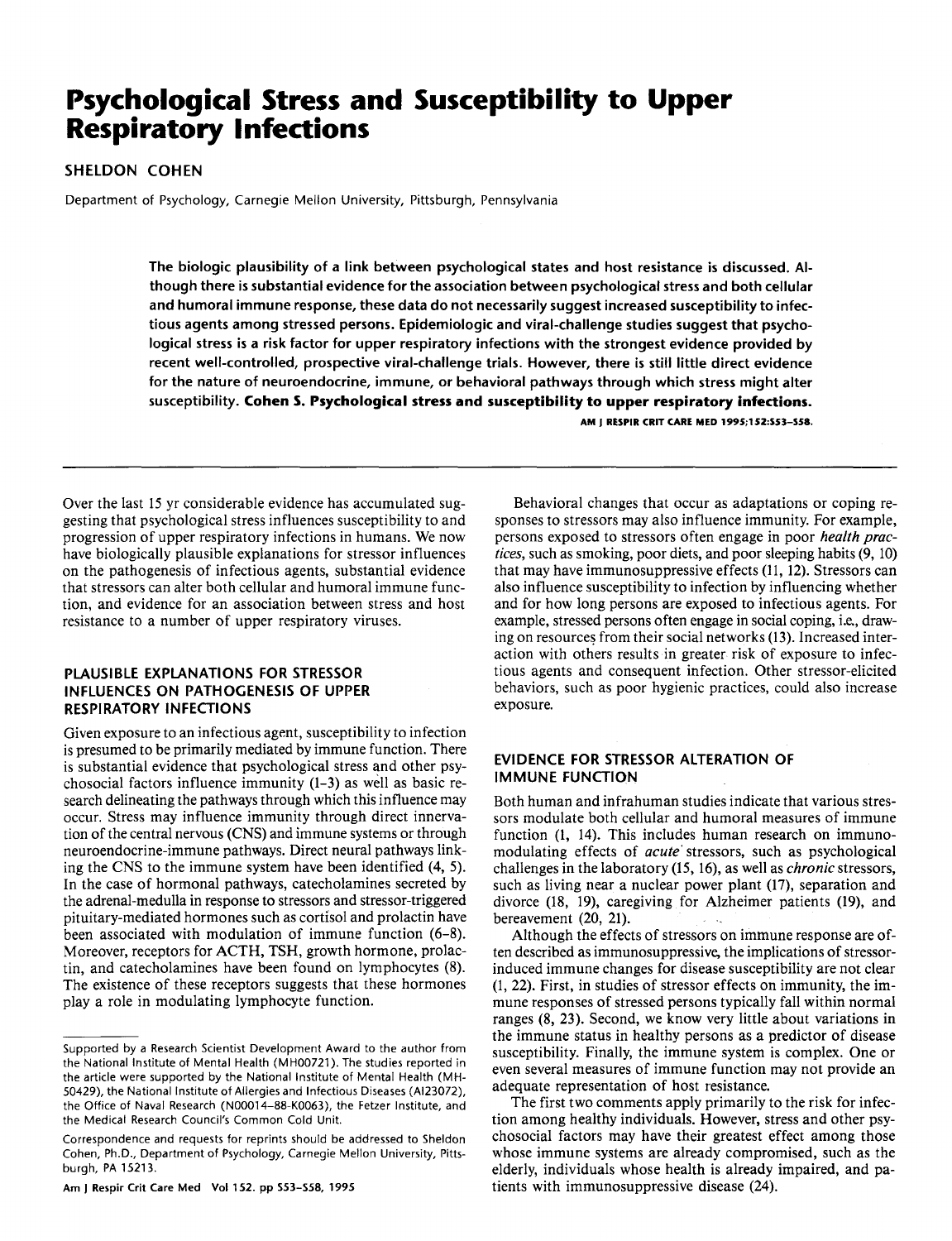## **STRESSORS AND SUSCEPTIBILITY TO INFECTIOUS DISEASE**

Stressful life events are commonly believed to suppress host resistance to infection. When demands imposed by events exceed a person's ability to cope, a psychological stress response composed of negative cognitive and emotional states is elicited. It is these responses that are thought to influence immune function through their effects on behavioral coping and neuroendocrine response. In this section, we review the role of stressful life events and consequent cognitive and emotional states in host resistance to upper respiratory infections. Stressful events are typically measured by scales that cumulate the number of major or minor (daily) events that have occurred in the near past. Examples of major life events include divorce and death of close family members and friends. Minor (daily) events include losing keys and having arguments. Measures of cognitive responses typically include feelings (perceptions) of stress or distress, and emotional measures include responses such as anxiety, fear, depression, and anger. Stressful life events and cognitive and emotional response measures are used individually and together to assess psychological stress in this literature.

The following discussion is limited to studies that employ standardized measurement, include control groups, and use procedures allowing statistical inference. It is also limited to studies in which clinical illness is diagnosed by a physician using a standard protocol, or illness is verified through biological means, e.g., viral shedding or increases in pathogen-specific antibody. We focused on studies of verified illness because those using selfreports of symptoms or illnesses without verification may reflect psychosocial influences on illness cognition (perception and reporting) rather than underlying pathology (25). We wilt review the retrospective and then prospective epidemiology and discuss the early viral-challenge trials. Finally, our viral-challenge work and a replication of that work by another laboratory are summarized.

### Retrospective Studies

In a study by Jacobs and colleagues (26), university students completed both stressful life event and psychological distress scales. More physician-diagnosed cases of upper respiratory infections (URI) were found among those with relatively numerous life changes. The effect occurred only for "personal failure and role crisis" events. URI incidence was also associated with greater defiance, danger-seeking behavior, and unpleasant emotional states. In another student sample, Alexander and Summerskill (27) found no differences between stressful (e.g., exam and pre-exam) and nonstressful periods on campus and diagnosed incidence of URI. Nor were academic probation, university disciplinary action, or university activities related to URI incidence. However, persons seeking help at the mental health clinic had a higher incidence of URI than the sample as a whole. Finally, in a community study of children (mean age 4.3 yr), Boyce and coworkers (28) found that increased life events (as retrospectively reported by parents) were associated with increased duration of illness and illness severity (as evaluated by health professionals) but not with number of illnesses.

#### Prospective Studies

In the retrospective literature reviewed in the previous section, stress and illness were measured concurrently or stress was assessed retrospectively. Hence, associations between psychological stress and disease reported in these studies might be attributable to illness causing stress. In the following studies, stress measures were taken in healthy subjects who were subsequently monitored for disease onset. By measuring stress *before the onset of the disease,* it is possible to eliminate a disease-resulted-instress interpretation of reported associations.

In an early study, Meyer and Haggerty (29) followed 100 members of 16 families for a 12-mo period. Family diaries were used to record stressful life events. Throat cultures (screened for streptococcal infections) were made every 3 wk and at times of acute illness. Blood (for antibody levels) was drawn every 4 mo. Daily life events that disrupted family and personal life were four times more likely to precede than to follow new streptococcal and nonstreptococcal infections and associated symptoms. In addition, chronic family stress (as judged by observers) was related to greater numbers of new infections, prolonged production of the bacterium without symptoms, higher streptococcal illness rates, and elevated antibodies to a streptococcal-produced toxin (antistreptolysin 0). Separate analyses indicated that a large group of control variables, including sex, family history of respiratory infections, family size, and allergic history, were unrelated to infectious outcomes.

Similar results were reported in a study of viral URIs in 235 members of 94 families (30). Diary data on respiratory symptoms were collected daily for 6 mo. Major stressful life events were assessed before and after the study period, and daily life events and psychologica) distress were assessed at study onset and twice during the study. Illness episodes were validated by viral cultures of nose and throat swabs, and analyses included controls for a wide range of other factors, such as sex, age, family size, and proneness to infection. High stress was defined as above median scores on all three stress measures: life events, daily events, and psychological distress. Those reporting higher levels of stress over the course of the study (retrospective analysis) experienced more verified episodes and more symptom days of respiratory illness. Those with higher levels of stress at the beginning of the study (prospective analysis) demonstrated similar but somewhat attenuated effects of stress on number of episodes and days with symptoms. In analyses designed to determine independent effects of the three stress measures, pre-study daily event frequency was positively associated with verified episodes, and pre-study major stressful life events were positively associated with the number of symptom days in verified episodes.

Two prospective studies have addressed psychological susceptibility to influenza. In the first study (31), 480 male employees of a military research installation completed a series of psychological distress scales 6 mo before an epidemic of Asian influenza. Based on test scores, they were classified as either high or low stress. During the subsequent epidemic period, all persons presenting an influenza-like illness were followed over a 3-wk period to evaluate acute disease. Infection was verified both through antibody increase and virus isolation. Illness reports in the high stress group were about three times higher than in the low stress group. However, there were no differences in infection rates or illness severity.

In the second flu study (32), 246 individuals in 58 families completed instruments assessing family relationships and individual stressful life events before the start of flu season. Antibodies to two strains of influenza B were measured before and after flu season. Incidence of illness was defined as a fever greater than 100° F, a criterion number of flu symptoms, and "influenza infection" (isolation of flu virus in throat culture or a fourfold increase in antibodies to influenza B). They found that incidence of disease was greater in stressed ("rigid" and "chaotic") families than in nonstressed ("balanced") families. Incidence also increased as family cohesiveness increased, possibly because increased social contacts among family members result in increased exposure (33). Illness incidence was not related to life events or family satisfaction.

In summary, evidence from epidemiologic studies verifying infectious episodes suggests that stress increases risk for upper respiratory disease. The retrospective work is fairly consistent in this regard, but the prospective studies are mixed. Two com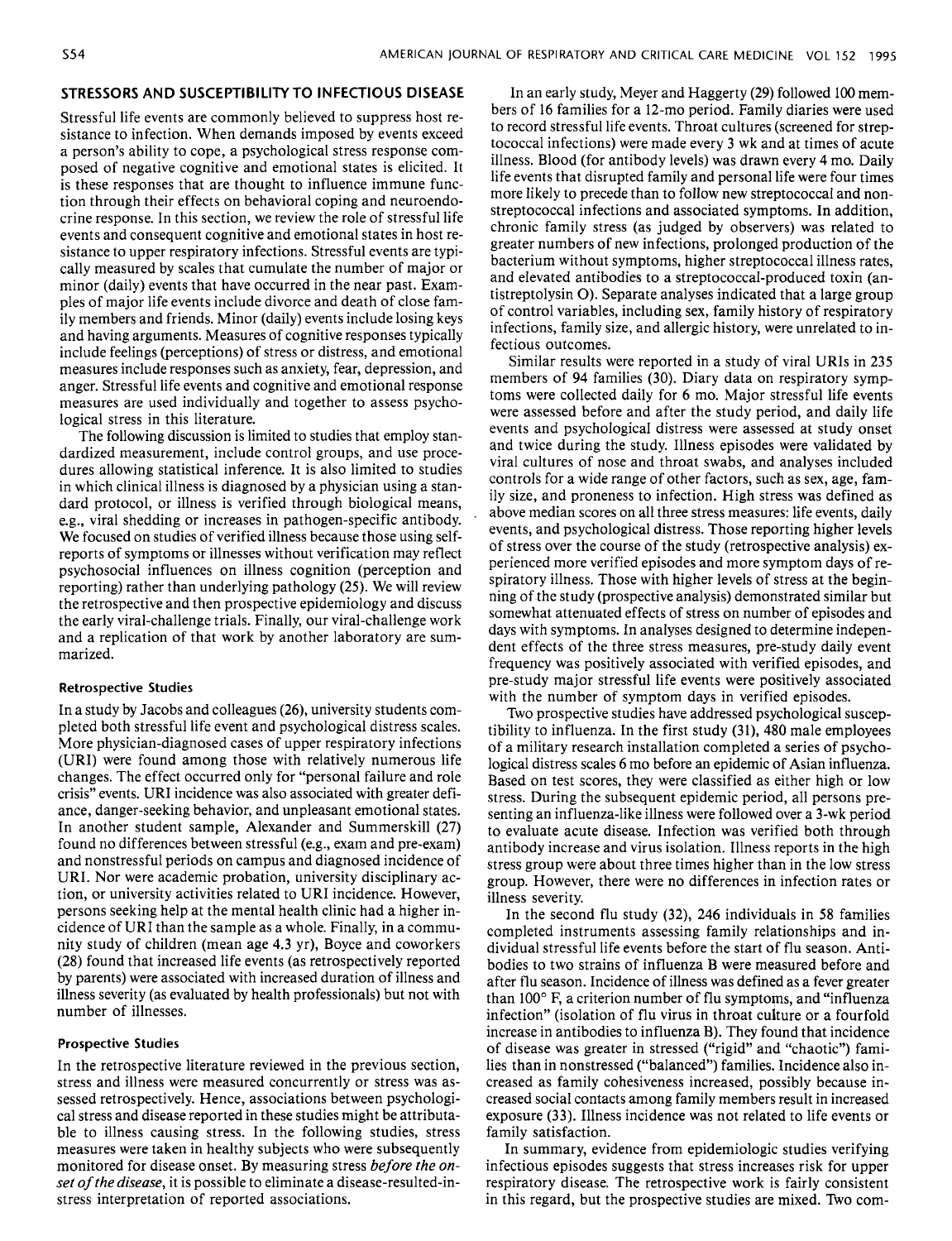munity-based studies of families (29, 30) found support for reliable increases in verified disease with increased life events, although a third (32) did not. Two of these studies (29, 32) similarly indicated evidence for greater incidence of disease among those with relatively high levels of family distress. Finally, Cluff and colleagues (31) found that psychological distress was related to illness reporting but not to verified illness.

## **Prospective Viral-Challenge Studies**

Several studies have exposed healthy volunteers to specific viruses in attempts to determine whether psychological factors (measured before the viral challenge) influence susceptibility to URI. Advantages of this paradigm include eliminating the possible role of psychological effects on exposure, controlling dosage of the infectious agent, and allowing biologic verification through tests for the specific virus used.

Three of the early viral-challenge studies examined the role of stress in susceptibility to infection. In the first study (34), 52 healthy volunteers completed an interview on stressful life events. Subsequently, they were inoculated with two rhinoviruses (RV2 and RV31) and followed daily (in isolation) for 1 wk. After controlling for pre-challenge antibodies to the two rhinoviruses, total amount of virus shedding (extent of infection) was predicted by only one of five life event scores: increased shedding (but not a combined measure of signs and URI symptoms) was associated with increases in total level of purposeful activity and social contact. None of the other stressor measures (including the more standard index of life events) was related to viral shedding or symptom scores.

In the second study, Broadbent and colleagues (35) report data from 39 persons receiving rhinoviruses (RV9 or RV9  $+$  RV14) and 51 receiving influenza viruses (A Munich or A California). Total clinical symptom score (combining both signs and symptoms) was predicted by a personality measure, obsessionality, and by total psychological distress. In the influenza trials, the total clinical symptom score was similarly predicted by greater obsessionality. However, infection (viral isolation) was not predicted by any of the psychological measures.

In the third study, Greene and coworkers (36) examined effects of self-reported life events and moods in 33 subjects receiving nasal inoculations of an influenza virus (A Victoria) and the drug isoprinosine. Life events and mood states were assessed on day l; symptoms were rated on day 1 and twice daily for the remainder of the week. On the second day, subjects received nasal inoculation of the virus. Neither life events nor moods were related to antibody production, viral isolation, or symptoms. Similar results were found in a study with a larger sample. Locke and Heisel (37) gave 124 volunteers a swine (A/NJ/76) flu vaccine and had them complete life events and mood scales. Again, no relationship was found between the psychological measures and production of specific antibodies.

In summary, early viral-challenge studies provide mixed evidence for a relationship between stress and susceptibility to rhinovirus infections and no evidence for a relationship between stress and influenza. In light of support for a relationship between stress and URI in epidemiologic field data, the failure of viral-challenge studies to find a consistent relationship between stress and susceptibility to URI is surprising. It may be that field results are attributable to stress-induced social contacts, resulting in increased exposure to infectious agents and hence, because viral-challenge studies control for exposure, they do not find such results. However, methodologic limitations of the early challenge studies may also account for their failure in this regard. Individual studies suffer from insufficient sample sizes, concurrent administration of drugs, lack of information on overall rates of infection in response to the dose of virus administered, and controls

for important predictors of susceptibility, such as pre-existing antibodies to the infectious agent, gender, age, and number of previous infections (38).

# **THE COMMON COLD STUDIES**

In our study, we pursued whether stress places people at greater risk for infectious disease and at the same time attempted to identify the behavioral and biological pathways through which such relations operate. For stressful events to influence susceptibility, they are presumed to be appraised as stressful (as exceeding ability to cope) and to consequently elicit an emotional response. This emotional response is thought to trigger either behavioral (e.g., increased smoking) or neuroendocrine (e.g., increases in circulating epinephrine, norepinephrine, or cortisol) responses thought to influence the immune system's ability to respond to a challenge. The first study was designed to examine the psychological, behavioral, and biological pathways thought to link stressful events to illness susceptibility, while carefully controlling for a variety of other factors that might influence risk for infectious disease. The second study is a replication of this work conducted by an independent laboratory. Finally, we summarize a recently completed study examining the role of psychological stress in the severity of disease among clinically ill volunteers.

### **British Cold Study**

The data described here are from a trial conducted at the Medical Research Council's Common Cold Unit in the United Kingdom between 1986 and 1989 (39, 40). In this study, we assessed stressful life events, perceived stress, and negative emotions *before* experimentally exposing subjects to a common cold virus or saline. We then carefully monitored subjects for the development of infection and clinical illness. By intentionally exposing people to an upper respiratory virus, we were able to control the possible effects of stressful events on exposure to infectious agents (as opposed to their effects on host resistance). In the following section, we examine the relationship between each of the three stress scales and risk for ways through which each might influence susceptibility to infectious disease and discuss differences in relationships between individual scales and illness susceptibility in terms of the components of psychological stress that each of the scales assess.

*Methods.* The subjects were 154 men and 266 women volunteers 18 to 54 yr old. All reported no chronic or acute illness or regular medication regimen and were judged in good health after examination. During their first 2 d in the clinical unit, they were given a thorough medical examination, completed psychological stress, personality, and health practice questionnaires, and had blood drawn for immune and cotinine (a metabolite of nicotine) assessments. Subsequently, volunteers were exposed via nasal drops to a low infectious dose of one of five respiratory viruses: rhinovirus types 2 (n = 86), 9 (n = 122), and 14 (n = 92), respiratory syncytial virus ( $n = 40$ ), and coronavirus type 229E ( $n =$ 54). An additional 26 volunteers received saline. For 2 d before and 7 d after viral challenge, volunteers were quarantined in large apartments (alone or with one or two others). Starting 2 d before viral challenge and continuing through 6 d postchallenge, each volunteer was examined daily by a clinician using a standard respiratory sign-symptom protocol. Examples of items on the protocol include sneezing, watering of eyes, nasal stuffiness, sore throat, hoarseness, and cough. The protocol also included an objective count of the number of tissues used daily by a volunteer and body temperature (oral) assessed twice each day. Samples of nasal secretions were also collected daily to assess whether volunteers were infected by the experimental virus. Approximately 28 d after challenge, a second serum sample was collected to as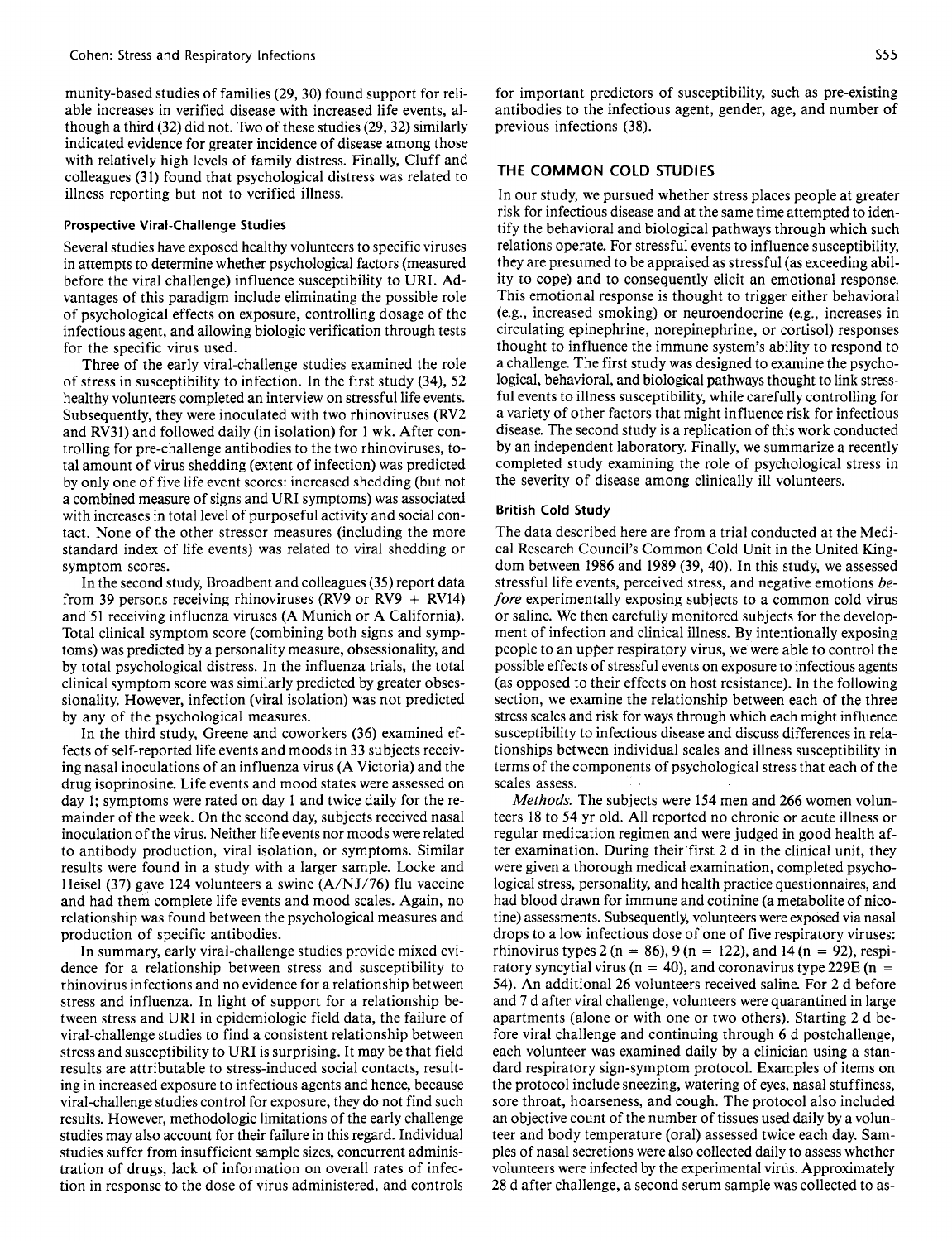sess changes in viral-specific antibody. All investigators were blind to volunteers' psychological status and to whether they received virus or saline.

Infection was detected directly by culturing nasal secretion samples (viral isolation) or indirectly through establishing significant increases in viral-specific antibody. A volunteer was deemed infected if virus was isolated in nasal secretion after viral challenge or there was a fourfold rise in pre- to post-challenge viral-specific serum antibody. Eighty-two percent (325) of the volunteers receiving virus were infected.

The criteria for clinical illness were both infection and a positive clinical diagnosis. At the end of the trial, the clinician judged the severity of each volunteer's cold on a scale ranging from nil (0) to severe (4). Ratings of mild cold (2) or greater were considered positive clinical diagnoses. Thirty-eight percent (148) developed clinical colds. None of the 26 saline controls developed colds. The subjects also rated the severity of their colds on the same scale. The clinical diagnosis was in agreement with the subject's rating in 94% of the cases.

We noted earlier that when demands imposed by events exceed ability to cope, a psychological stress response is elicited and that this response is composed of negative cognitive and emotional states. To assess the various components of this process, three kinds of measures of psychological stress were used:  $(I)$  number of major stressful life events judged by the respondent as having a negative impact; (2) perception that current demands exceed capabilities to cope; and (3) current negative emotions. The major stressful life events scale consisted of events that might happen in the life of the respondent (41 items) or significant others (26 items). The scale score was the number of negative events reported as occurring during the last year. The Perceived Stress Scale was used to assess the degree to which situations in life are perceived as stressful. Items in the scale were designed to tap how unpredictable, uncontrollable, and overloading respondents find their lives. Finally, the negative emotions scale included 15 items from Zevon and Tellegen's list of negative emotions. Data are also presented based on analyses using a psychological stress index created by quartiling each scale and summing quartile ranks for each subject.

Each analysis controlled (covaried) for the possible effects of a series of variables that might provide alternative explanations for a relation between stress and illness. These included prechallenge serostatus for the experimental virus, age, gender, education, allergic status, weight, season, number of others the volunteer was housed with, whether an apartment mate was infected, and challenge virus. Separate analyses were also conducted to assess the roles of health practices as possible pathways linking stress and susceptibility. Measures included smoking (serum cotinine), drinking alcohol, exercise, quality of sleep, and diet.

Because psychological stress could reflect stable personality styles rather than responses to environmental stressors, self-esteem and personal control (two personality characteristics closely associated with stress) were assessed before viral challenge. A third personality characteristic, introversion-extraversion, was also assessed.

*Results.* Highly stressed persons had higher rates of clinical colds irrespective of the stress scale. These effects were not attributable to the relationship between stress and health practices (smoking rate, drinking rate, diet, exercise, and sleep quality) or the personality characteristics. In a second series of analyses, we found the relationship between life events and colds was independent of the relationship between both perceived stress and clinical illness and negative emotions and clinical illness (40).

As interesting as the similar relationship between each stress scale and clinical illness is that these relations were not all mediated by the same biologic process. Negative life events were associated with greater rates of clinical illness, and this association was primarily mediated by increased symptoms among infected persons. Perceived stress and negative emotions were also related to clinical illness, but their associations with increased risk were primarily attributable to increased infection. These differences suggest that (a) the negative life events instrument measures something different than perceived stress and negative emotions scales, and (b) that the constructs they tap have somewhat different consequences for the pathogenesis of infectious illness.

The results presented so far have collapsed across viruses. When we examined each virus separately, we found a doseresponse relationship between psychological stress (the stress index combining the three scales) and clinical illness in all five of the viruses (39). The consistency of the stress-illness relationship among three very different viruses — rhinovirus, coronavirus, and respiratory syncytial virus (as well as among rhinovirus types) was impressive. This observation suggests that stress is associated with the suppression of a general resistance process in the host, leaving persons susceptible to multiple infectious agents (or at least agents attacking the upper respiratory tract), or that stress is associated with the suppression of many different immune processes, with similar results.

## **University of Virginia Cold Study**

A subsequent study conducted at the University of Virginia also used life events, perceived stress, and negative emotion scales in predicting the incidence of clinical colds (41). The three scales were administered to the volunteers before being challenged with a rhinovirus (Hanks virus). Only volunteers who subsequently became infected were included in their analyses. Like the British study, those with more life events were more likely to develop clinical colds. However, perceived stress and negative emotions were unrelated to illness. Their failure to find associations of perceived stress and negative emotions with illness is *not* inconsistent with the results of the British work. This is because the design of the University of Virginia study included only infected persons, and hence, they could not assess susceptibility to infection. In the British study, perceived stress and negative emotions were associated with the incidence of clinical illness because they increased incidence of infections. Hopefully, future research will identify the components of psychological stress that are responsible for differential effects on pathology. However, a more important conclusion of these studies is that all of these instruments indicate what up to now has been somewhat speculative, that psychological stress is associated with increased susceptibility to biologically verified infectious disease processes.

#### **Pittsburgh Cold Study**

In a recent study, we addressed whether psychological stress (specifically negative emotions) alters the severity of clinical upper respiratory illness (42). Volunteers completed a questionnaire that assessed the extent to which they were experiencing negative moods, had blood drawn for specific antibody assessments, and reported baseline upper respiratory symptoms. Subsequently, the participants were given nasal drops containing an infectious dose of one of two respiratory viruses, Kawasaki A influenza virus  $(n = 33)$  or rhinovirus 39  $(n = 53)$ . After viral exposure, participants were quarantined in a hotel and monitored daily for signs and symptoms of upper respiratory infection and objective indicators of pathophysiology. Measures collected daily during the trial included samples of nasal secretions for detection of infection, facial tissues for assessing mucus secretion weights, and daily self-reports of negative emotional states and upper respiratory symptoms. Approximately 4 wk after participants were exposed to the virus, a second blood sample was collected from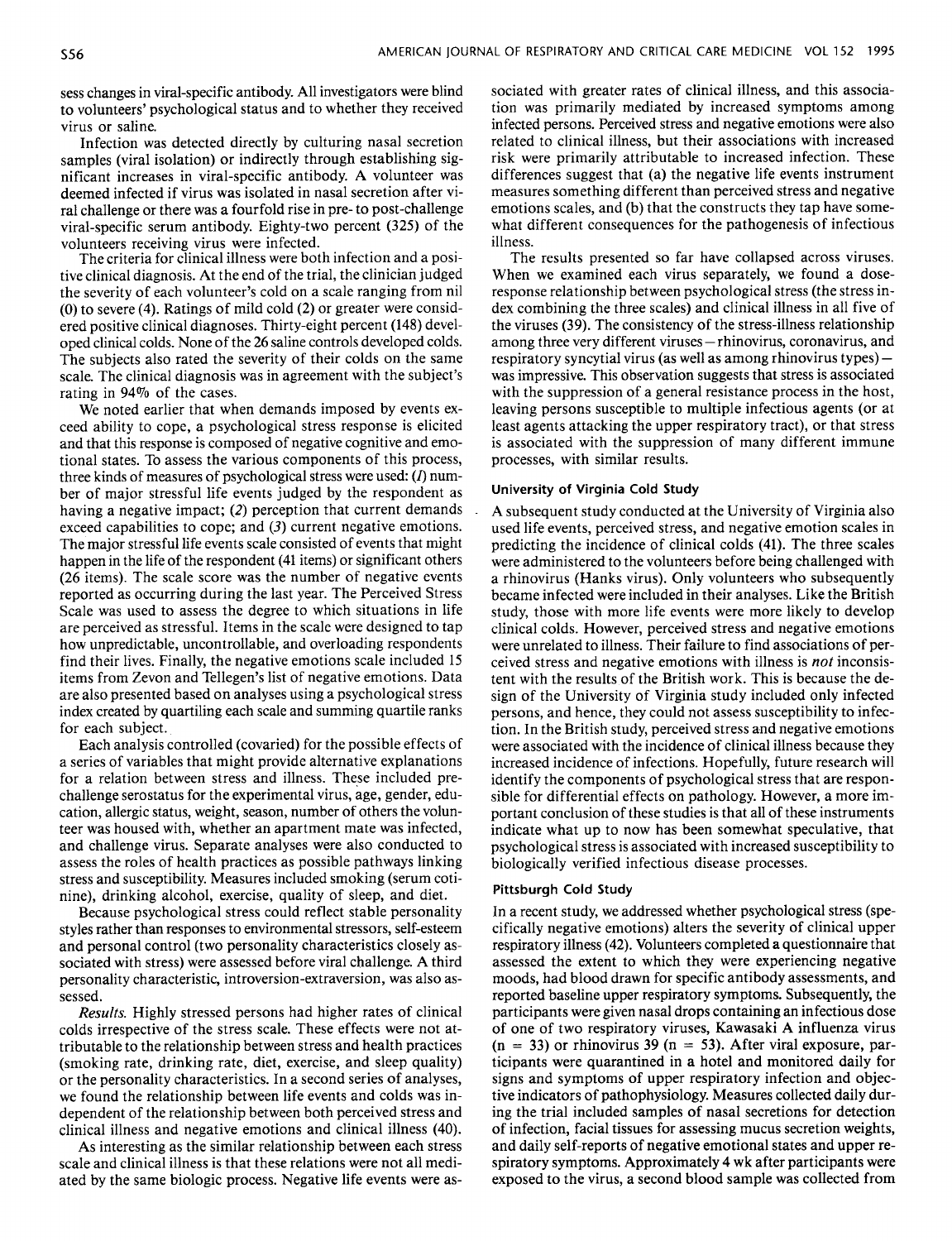each participant and analyzed for a second marker of infection: a fourfold increase over baseline in virus-specific serum antibody levels. The study focused on the number of symptoms reported by participants who developed biologically verifiable clinical upper respiratory illness.

As in the early study, clinical upper respiratory illness was defined as the combination of verified infection and symptoms. Those with verified infection were diagnosed as having a clinical illness if, after viral exposure, they either reported having a cold or flu or reported two or more upper respiratory symptoms not reported at baseline (70 participants). Analyses using a less stringent criterion for illness, infection alone (75 participants), supported identical conclusions.

The results were identical for the influenza and rhinovirus, and hence we report only the combined data here. Persons who reported more negative emotions at baseline were no different than their less emotional counterparts in regard to upper respiratory symptoms and mucus weights collected *before* viral challenge. However, negative emotions did predict symptoms and mucus weight *during illness.* Those volunteers reporting more negative emotions before being exposed to the virus reported more upper respiratory symptoms and had greater mucus weights during illness than the less emotional volunteers. The correlation between negative emotions at baseline and symptoms after viral exposure was  $0.33$  ( $p < 0.01$ ) and between negative emotions and mucus weights after exposure was 0.26 ( $p < 0.05$ ). In summary, negative emotions predict severity of illness as well as susceptibility.

# **CONCLUSIONS**

There is substantial evidence for the plausibility of psychosocial influences on infectious upper respiratory disease in humans as well as evidence for a role of psychologic stress in determining susceptibility for a small number of infectious agents. However, we still know little about the nature of behavioral, endocrine, and immune changes that are responsible for psychosocialinduced changes in disease risk. Until there is more empirical evidence for specific mechanisms linking psychosocial factors to infectious disease, we will have little real understanding of the extent to which evidence deriving from current work generalizes to other disease models.

#### **References**

- 1. Herbert, T. B., and S. Cohen. 1993. Stress and immunity in humans: a meta-analytic review. *Psychosom. Med.* 55:364-379.
- 2. Jemmott, J. B., III, and S. E. Locke. 1984. Psychosocial factors, immunologic mediation, and human susceptibility to infectious diseases: how much do we know? *Psychol. Bull.* 95:78-108.
- 3. O'Leary, A. 1990. Stress, emotion, and human immune function. *Psychol. Bull.* 108:363-382.
- 4. Feiten, D. L., S. Y. Feiten, S. L. Carlson, J. A. Olschowka, and S. Livnat. 1985. Noradrenergic sympathetic innervation of lymphoid tissue. *J. Immunol.* 135(Suppl. 2):755S-7655.
- 5. Feiten, S. Y., and J. A. Olschowka. 1987. Noradrenergic sympathetic innervation of the spleen, II: tyrosine hydroxylase (TH)-positive nerve terminals from synaptic-like contacts on lymphocytes in the splenic white pulp. *J. Neurosci. Res.* 18:37-48.
- 6. Hall, N. R., and A. L. Goldstein. 1981. Neurotransmitters and the immune system. *In R.* Ader, editor. Psychoimmunology. Academie Press, New York. 521-543.
- 7. Laudenslager, M. L. 1988. The psychobiology of loss: lessons from humans and nonhuman primates. *J. Social Issues* 44:19-36.
- 8. Rabin, B. S., S. Cohen, R. Ganguli, D. T. Lysle, and J. E. Cunnick. 1989. Bidirectional interaction between the central nervous system and the immune system. *Crit. Rev. Immunol.* 9:279-312.
- 9. Cohen, S., and G. Williamson. 1988. Perceived stress in a probability

sample of the United States. *In* S. Spacapan and S. Oskamp, editors. The Social Psychology of Health. Sage, Newbury Park, CA. 31-67.

- 10. Conway, T. L., R. R. Vickers, Jr., H. W. Ward, and R. H. Rahe. 1981. Occupational stress and variation in cigarette, coffee, and alcohol consumption. *J. Health Soc. Behav.* 22:155-165.
- 11. Cohen, S., D. A. J. Tyrrell, M. A. H. Russell, M. J. Jarvis, and A. P. Smith. 1993. Smoking, alcohol consumption, and susceptibility to the common cold. *Am. J. Public Health* 83:1277-1283.
- 12. Kiecolt-Glaser, J. K. and R. Glaser. 1988. Psychological influences on immunity: implications for AIDS. *Am. Psychol.* 43:892-898.
- 13. Cohen, S., and T. A. Wills. 1985. Stress, social support, and the buffering hypothesis. *Psychol. Bull.* 2:310-357.
- 14. Ader, R., D. L. Feiten, and N. Cohen, editors. 1991. Psychoneuroimmunology. Academie Press, Orlando.
- 15. Manuck, S. B., S. Cohen, B. S. Rabin, M. F. Muldoon, and E. A. Bachen. 1991. Individual differences in cellular immune response to stress. *Psychol. Sci.* 2:111-115.
- 16. Herbert, T. B., S. Cohen, A. L. Marsland, E. A. Bachen, M. F. Muldoon, B. S. Rabin, and S. B. Manuck. 1994. Cardiovascular reactivity and the course of immune response to an acute psychological stressor. *Psychosom. Med.* 56:337-344.
- 17. McKinnon, W., C. S. Weisse, C. P. Reynolds, C. A. Bowles, and A. Baum. 1989. Chronic stress, leukocyte subpopulations, and humoral response to latent viruses. *Health Psychol.* 8:389-402.
- 18. Kiecolt-Glaser, J. K., L. D. Fisher, P. Ogrocki, J. C. Stout, C. E. Speicher, and R. Glaser. 1987. Marital quality, marital disruption, and immune function. *Psychosom. Med.* 49:13-34.
- 19. Kiecolt-Glaser, J. K., R. Glaser, E. C. Shuttleworth, C. S. Kyer, P. Ogrocki, and C. E. Speicher. 1987. Chronic stress and immunity in family caregivers of Alzheimer's disease victims. *Psychosom. Med.* 49:523-535.
- 20. Bartrop, R. W., E. Luckhurst, L. Lazarus, L. G. Kiloh, and R. Penny. 1977. Depressed lymphocyte function after bereavement. *Lancet 1:* 834-836.
- 21. Schleifer, S. J., S. E. Keller, M. Camerino, J. C. Thornton, and M. Stein. 1983. Suppression of lymphocyte stimulation following bereavement. *J.A.M.A.* 250:374-377.
- 22. Calabrese, J. R., M. A. Kling, and P. W. Gold. 1987. Alterations in immunocompetence during stress, bereavement, and depression: focus on neuroendocrine regulation. *Am. J. Psychiatry* 144:1123-1134.
- 23. Laudenslager, M. L. 1987. Psychosocial stress and susceptibility to infectious disease. *In E.* Kurstak, A. J. Lipowski, and P. V. Morozov, editors. Viruses, Immunity, and Mental Disorders. Plenum Medical Books, New York. 391-402.
- 24. Kiecolt-Glaser, J. K., and R. Glaser. 1988. Methodological issues in behavioral immunology research with humans. *Brain Behav. Immunol.*  $2:67-78.$
- 25. Cohen, S., and G. M. Williamson. 1991. Stress and infectious disease in humans. *Psychol. Bull.* 109:5-24.
- 26. Jacobs, M. A., A. Z. Spilken, and M. M. Norman. 1969. Relationship of life change, maladaptive aggression, and upper respiratory infection in male college students. *Psychosom. Med.* 31:31.
- 27. Alexander, R., and J. Summerskill. 1956. Factors affecting the incidence of upper respiratory complaints among college students. *Student Med.* 4:61-73.
- 28. Boyce, W. T., E. W. Jensen, J. C. Cassel, A. M. Collior, A. H. Smith, and C. T. Ramey. 1977. Influence of life events and family routines on childhood respiratory tract illness. *Pediatrics 60:* 609-615.
- 29. Meyer, R. J., and R. J. Haggerty. 1962. Streptococcal infections in families. *Pediatrics* 29:539-549.
- 30. Graham, N. M. H., R. B. Douglas, and P. Ryan. 1986. Stress and acute respiratory infection. *Am. J. Epidemiol.* 124:389-401.
- 31. Cluff, L. E., A. Canter, and J. B. Imboden. 1966. Asian influenza: infection, disease, and psychological factors. *Arch. Intern. Med.* 117: 159-163.
- 32. Clover, R. D., T. Abell, L. A. Becker, S. Crawford, and J. C. N. Ramsey. 1989. Family functioning and stress as predictors of influenza B infection. *J. Fam. Pract.* 28:535-539.
- 33. Cohen, S. 1988. Psychosocial models of the role of social support in the etiology of physical disease. *Health Psychol.* 7:269-297.
- 34. Totman, R., J. Kiff, S. E. Reed, and J. W. Craig. 1980. Predicting experimental colds in volunteers from different measures of recent life stress. *J. Psychosom. Res.* 24:155-163.
- 35. Broadbent, D. E., M. H. P. Broadbent, R. J. Phillpotts, and J. Wallace. 1984. Some further studies on the prediction of experimental colds in volunteers by psychological factors. *J. Psychosom. Res.* 28:511-523.